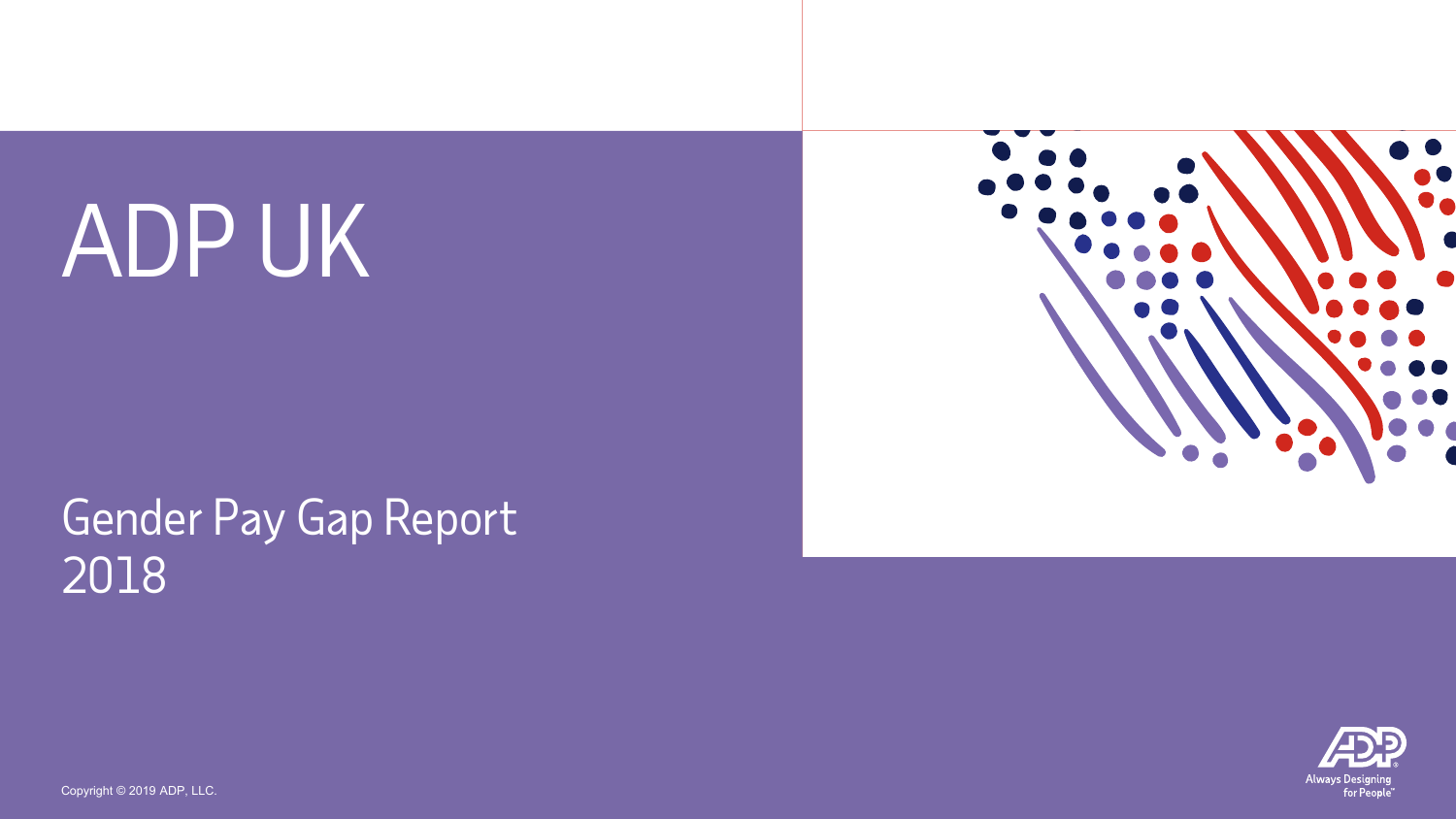# 2018 Gender Pay Gap Results

**Proportion of men and women receiving bonus payments**





Our gender pay gap statistics have remained largely steady. We continue to have a higher proportion of men in sales, technology and senior executive roles. There is a strong focus from our local and global leaders to address these gaps. We firmly believe that these gaps do not indicate pay inequity between men and women.

#### **Jeff Phipps, UK General Manager**

ADP holds a passionate belief that the best organisations comprise a diverse workforce who feel valued and able to fulfil their potential. We are proud of the progress we have made, for example at director level and manager level where 40% and 56% respectively are women. This demonstrates ADP's long term commitment to develop a diverse workforce ensuring the future health of the business. We believe growing our own pool of talent to address the disparity at the executive level is the right course of action. We do continue to see challenges in the technology area where there is a shortage of female computer science graduates yet ADP have still managed to attract a higher percentage of female employees than the 19% reported by HESA for 2016/17. In the past year actions we have taken include increased paid paternity leave, all senior executives have undertaken unconscious bias training and we plan to give that training to all people managers at ADP in the next 12 months. As required by the regulation, I confirm the data reported is accurate.

Jeff Phipps

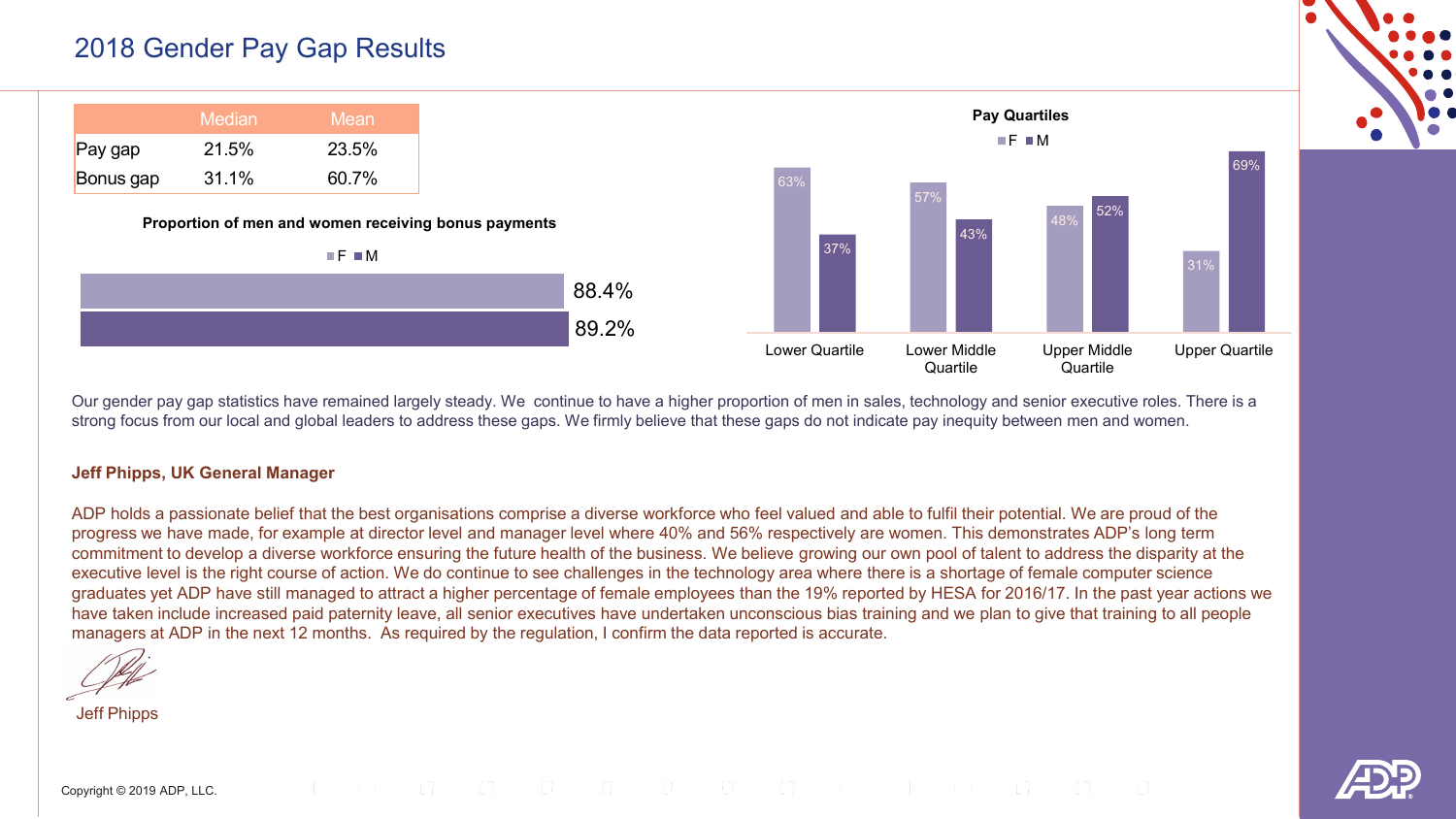## Key Metrics